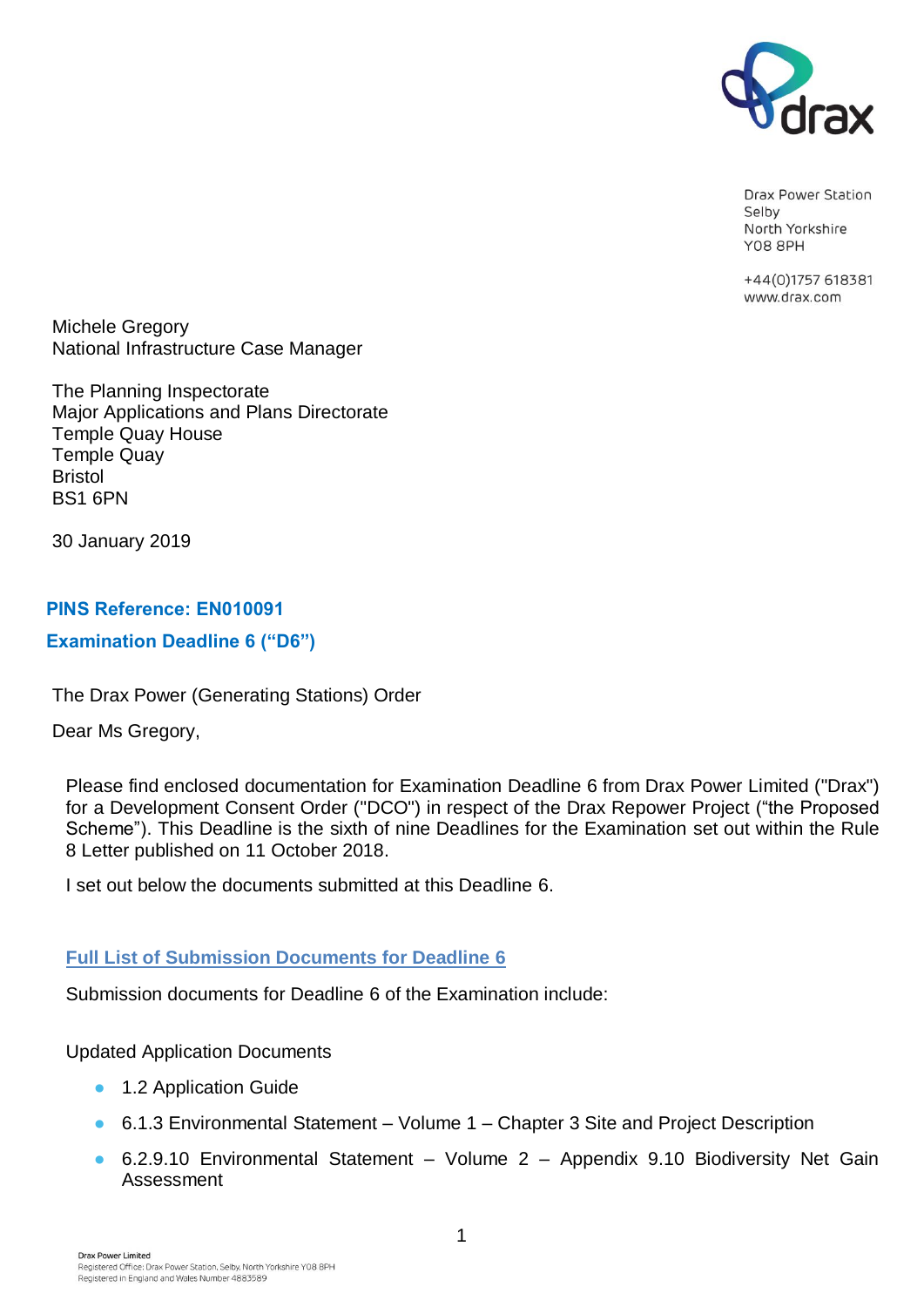

- 6.5 Outline Construction Environmental Management Plan
- 6.6 Habitats Regulations Assessment Report
- 6.7 Outline Landscape and Biodiversity Strategy

Additional Examination Documents

- 8.2.6 Schedule of Changes for Deadline 6
- 8.4.1 Revised Viewpoints and Additional Photomontage
- 8.4.11 Applicant's Response to Off-Site Mitigation Strategy Submitted by the Local **Authorities**
- 8.5.17 Applicant's Responses to the Examining Authority's Second Written Questions
- 8.5.18 Applicant's Response to Deadline 5 Submission by Julian May

The reasons for the submission of these documents are set out below.

### **Environmental Documents**

An updated version of the Environmental Statement – Volume 1 – Chapter 3 Site and Project Description (Applicant's document reference 6.1.3, now Rev 002) is submitted in response to the request by the Examining Authority as set out in the Rule 17 Letter published on 15 January 2019 to reflect the application for non-material amendments submitted by the Applicant for the Removal of Stage 0 at Deadline 2 on 8 November 2018 and the Proposed Design Amendments at Deadline 3 on 22 November 2018 (Examination Library Reference REP3-001).

The Outline Construction Environmental Management Plan (Applicant's document reference 6.5) has been updated to add certainty in respect of otter and fish mitigation measures as per those measures included within the Habitats Regulations Report and Outline Landscape and Biodiversity Strategy (both resubmitted in updated form at Deadline 6), in response to the ExA's Further Written Question BHR 2.2 (Examination Library Reference PD-014).

The Outline Landscape and Biodiversity Strategy (Applicant's document reference 6.7, now Rev 003) has been updated to include additional mitigation measures proposed by the Applicant.

The Environmental Statement – Volume 2 – Appendix 9.10 Biodiversity Net Gain Assessment (Applicant's document reference 6.2.9.10, now Rev 003) is has been updated to reflect the additional planting areas proposed by the Applicant.

The document "Revised Viewpoints and Additional Photomontage" (Applicant's document reference 8.4.1, now Rev 004) has been updated to provide clarification of parts of the text and some figures in response to the ExA's Further Written Question LV 2.4 (Examination Library Reference PD-014).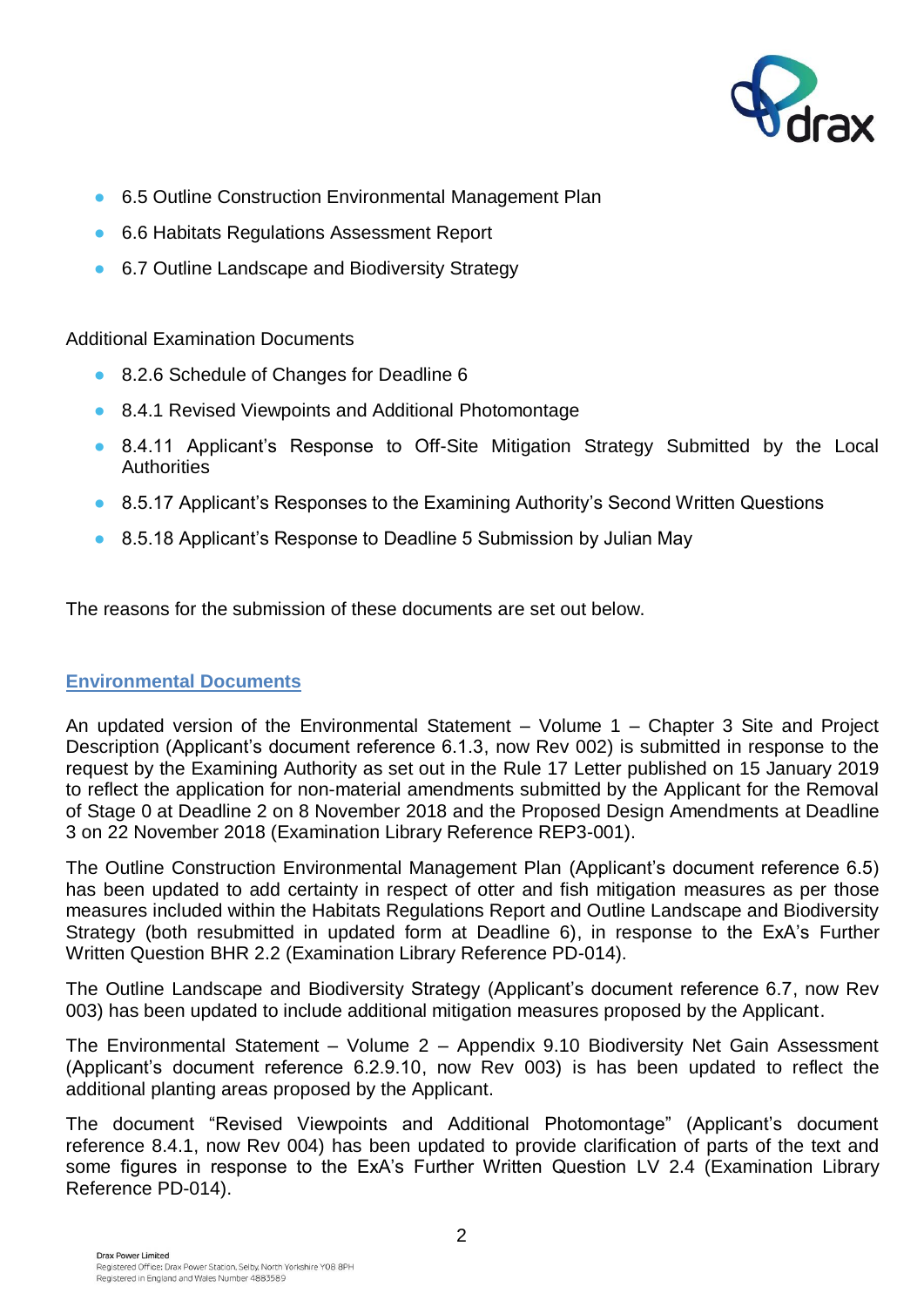

The updated Habitats Regulations Assessment Report (Applicant's document reference 6.6, now Rev 003) is submitted to provide an update to the assessment provided at Deadline 3 (Examination Library Reference REP3-017) in response to the ExA's Further Written Questions BHR 2.3 (Examination Library Reference PD-014).

### **Other Documents**

The "*Applicant's Response to Off-Site Mitigation Strategy Submitted by the Local Authorities*" (Applicant's document reference 8.4.11) contains the Applicant's responses to the "*Drax Re-Power Off-Site Mitigation Strategy*" submitted by Martin Woolley Landscape Architects on behalf of North Yorkshire County Council and Selby District Council and accepted into the Examination at Deadline 4 on 14 December 2018 (Examination Library Reference REP4-016). The Applicant's paper responds to the points of disagreement in the Off-Site Mitigation Strategy ('OSMS') and expands on comments made in the Written Summary of the Applicant's Oral Case at the Issue Specific Hearing (Examination Library Reference REP4-012). This paper also responds to a request for a detailed response to the OSMS by the Examining Authority in their Further Written Question LV2.3 (Examination Library Reference PD-014), and explains the further mitigation proposed by the Applicant.

The "*Applicant's Responses to the Examining Authority's Second Written Questions*" (Applicant's document reference 8.5.17) is submitted in response to the ExA's Further Written Questions published on 15 January 2019 (Examination Library Reference PD-014). The response to the ExA's Further Written Questions for Alternatives, Need & Climate Effects (ANC) includes the Applicant's response to ClientEarth's Deadline 5 submission "Revised baseline scenario and quantitative climate impact assessment in respect of Drax Re-power" (Examination Library Reference REP5-022).

The "*Applicant's Response to Deadline 5 Submission by Julian May*" contains the Applicant's responses to the submission by Julian May at Deadline 5 on 10 January 2019.

The Schedule of Changes for Deadline 6 (document reference 8.2.6) sets out key changes to updated submission documents. The revision numbers for each document are set out in the updated Application Guide (document reference 1.2, Rev 10).

### **Public Rights of Way Management Plan**

On 29th January 2019 the Applicant received a request by North Yorkshire County Council for some further amendments to the Outline Public Rights of Way Management Plan submitted by Drax at Deadline 5 (Examination Library Reference REP5-018). The key change requested relates to the notification of the Highway Authority 7 days prior to two Public Rights of Ways being diverted (paragraph 3.8.1). North Yorkshire County Council considers that this should be amended to a 6 week period. Drax agree to this change and the other minor amendments requested, and will submit an updated Outline Public Rights of Way Management Plan by Deadline 7 on 20th February 2019.